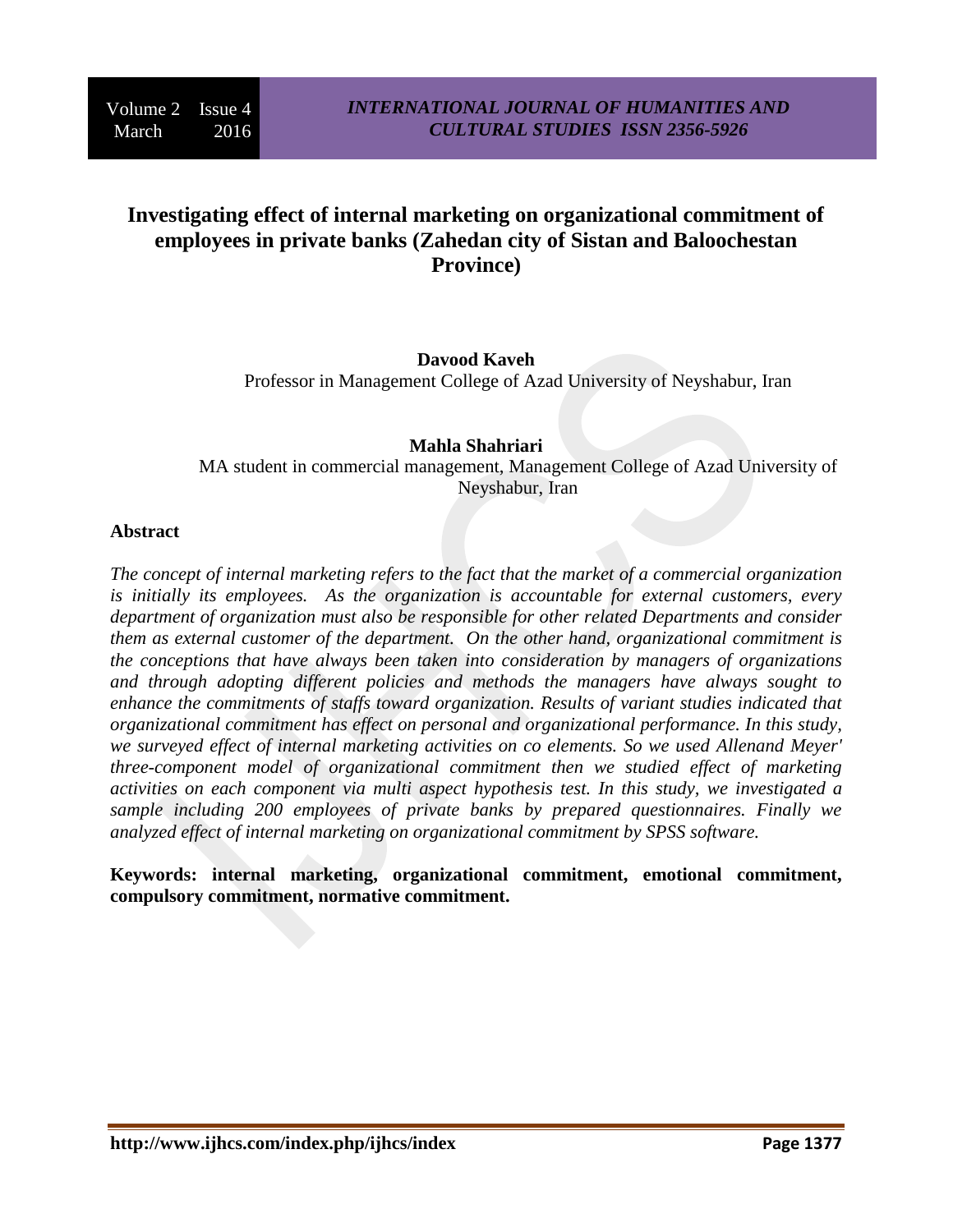### *INTERNATIONAL JOURNAL OF HUMANITIES AND CULTURAL STUDIES ISSN 2356-5926*

#### **Introduction**

Today, organizations are attempting to be dynamic in an environment with increased competition. Therefore they inevitably have to be alert in order to maintain competitive advantages while they have no choice but put an effort to provide unique services and products so that protect their effectiveness in this condition with many changes and developments. The only unique and unbounded resource of every organization is human resource. So, currently, development of human resource is each organization priority (Alvani, Beygi, 2007). Banks are in center of communication with all casts of society therefore it is expected that development of competency and commitment of employees have considerable effect on quality of provided services (Alvani, Beygi, 2007).Organizational commitment is actually about loyalty of employees to the organization and it is continuous process through which members of organization show their interest to organization continuous success and efficacy. Internal marketing improve competitiveness of organization and competency of employees by motivating and influencing on them (Abzari, Ranjbarian, Fathi, Ghorbani 2009). Since 30 years ago, internal marketing has been argued by Bery (1981) as a method for problem solving related to employees of organizations and providing qualified services. Internal marketing is attracting, developing, motivating and providing quality permanence of employees through their job as one product which satisfying their needs. Internal marketing aims to be sure about satisfaction of organization employees and development of product quality and services in order to achieve external customer satisfaction ( Kushki, Gholami 2008).Organizational commitment is condition in which a person assumes his organization as representative of himself and wishes to stay into the organization as a permanent member (Taleb poor, Emami, 2007). One measurement index of organizations priority is employees working in organization that their level of loyalty and commitment cause them to perform their responsibility with high quality. This leads to greater performance, productivity and effectiveness of organization (Nahrir, Ebadi, Tofighi, Karimi Zarchi, Honarvar, 2010). We utilized the research by Allenand Meyer's three-component model which assumed organizational commitment with three component including emotional commitment, compulsory commitment, normative commitment(Hoseini Sarkhosh et al 2010).Emotional commitment refers to emotional dependence of employees to the organization, their senses of individuality and their involvement with organization.

In this type of commitment, employee's values adapts with organization's value (Hoseini Sarkhosh et al 2010). Compulsory commitment requires employees to stay in organization due to high costs of separation of employees from organization (such as position, lack of employment in another organization, work experience, retention and..) (Myer et al 2001). Normative commitment is about sense of accountability for continuing the job. This commitment causes organizational actions such as selections and methods of socialization, and internal characteristics of individuals such as loyalty to be generalized, values of the organization to be determined and functional attitudes to create organizational commitment (Kooshki et al 2008). In this study, we attempt to measure effect of internal marketing on organizational commitment and investigate whether internal marketing can have effect of employees' organizational commitment. In the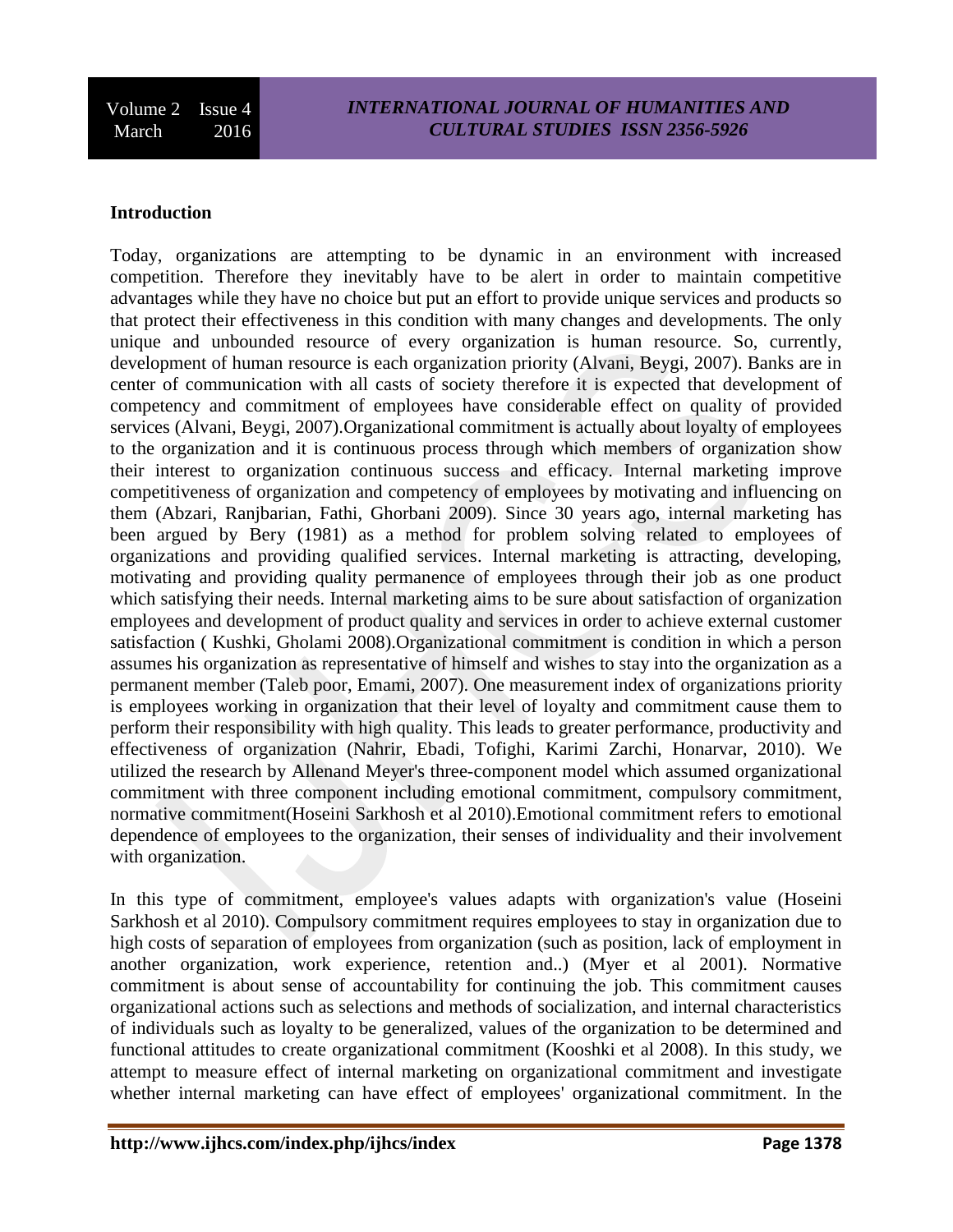## *INTERNATIONAL JOURNAL OF HUMANITIES AND CULTURAL STUDIES ISSN 2356-5926*

world with many changes and increasing competitiveness, most corporations are trying to find strategies to increase competitive advantage so that it can move toward improving service provision to the customer. Employees are the most important assets of the organization. Lack of competent employees for providing goods and services of the organization cause organizations to face many problems in current competitive environment ( Khodabakhsh Gorgani 2010). Today, intellectuals of organization and management state that employees are crucial assets of the organization. More committed t individuals are more adherence of organization's aims and values, they play their role more actively and they abandon the organization less in order to find new employment opportunities ( Hoseini Sarkhosh, Farahi Boozjani, Sanjaghi, 2009). Today increasing rate of competition in market of bank industry caused practitioners to be more contemplating about finding ways for surviving in this system. Therefore they have to find methods to satisfy costumers more. One method is improving banking services. Improvement of internal services quality of organization leads to satisfaction of external costumers ( Abolhasani, 2009). This study investigates effect of internal marketing on organizational commitment of private employees of Sistan and Baloochestan.

#### **Research hypothesis:**

Hypothesis 1: culture (one aspect of internal marketing) has significant effect on emotional commitment of private bank's employees

Hypothesi2: education (one aspect of internal marketing) has significant effect on emotional commitment of private bank's employees

Hypothesis 3: performance measurement (one aspect of internal marketing) has significant effect on emotional commitment of private bank's employees

Hypothesis 4: culture (one aspect of internal marketing) has significant effect on compulsory commitment of private bank's employees

Hypothesis 5: education (one aspect of internal marketing) has significant effect on compulsory commitment of private bank's employees

Hypothesis 6: performance measurement (one aspect of internal marketing) has significant effect on compulsory commitment of private bank's employees

Hypothesis7: culture (one aspect of internal marketing) has significant effect on normative commitment of private bank's employees

Hypothesis8: education (one aspect of internal marketing) has significant effect on normative commitment of private bank's employees

Hypothesis 9: performance measurement (one aspect of internal marketing) has significant effect on normative commitment of private bank's employees

#### **Literature review:**

Kotler and Keller believe that there are three types of marketing: external, internal, mutual. External marketing includes product, pricing, distribution, promotion and services for the customer. Mutual marketing describes employee's proficiency in providing services to the costumers and it mostly argues employees' behavior toward customers (Morris and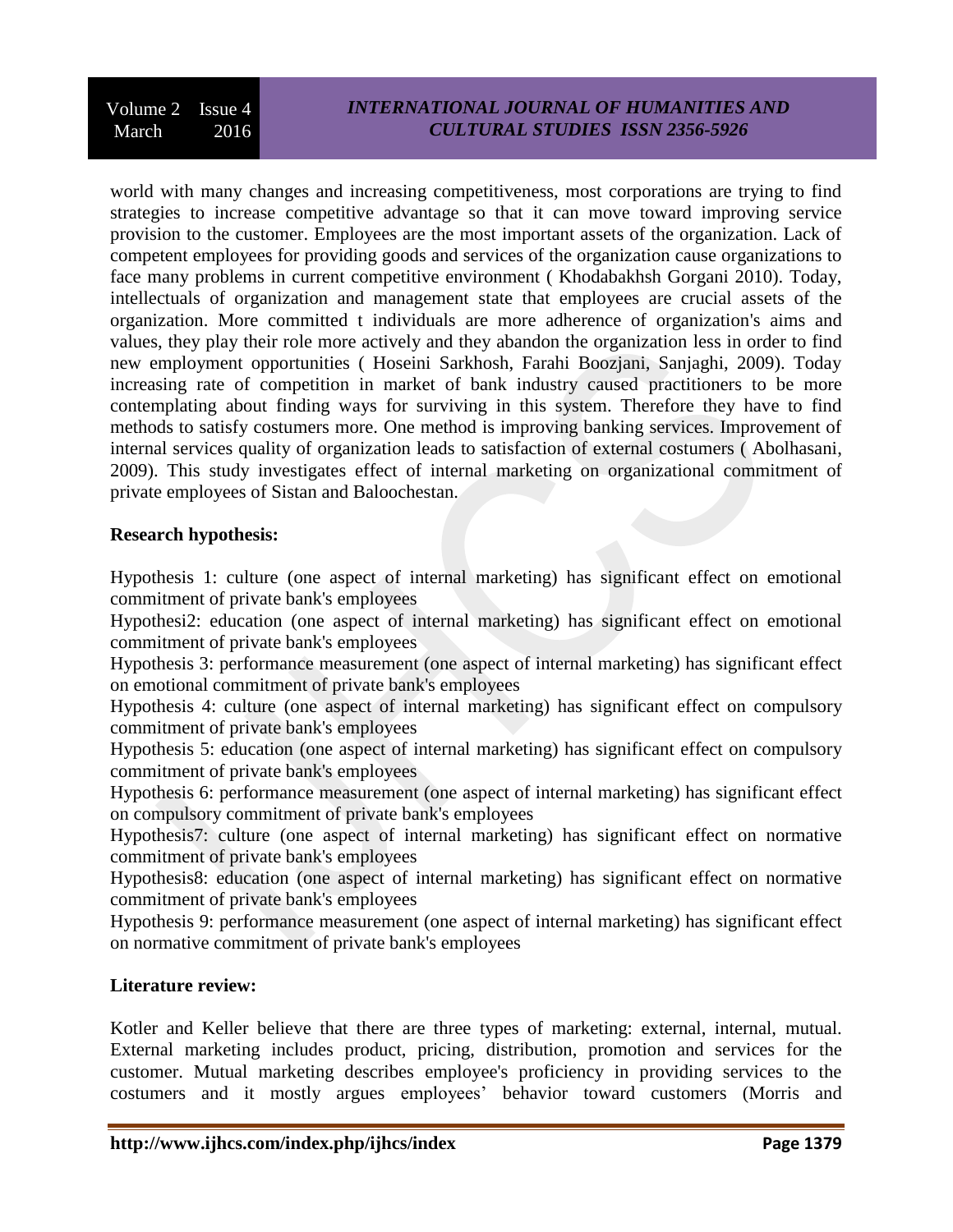Bansal).Internal marketing is what company carries out for educating and motivating employees in order to provide better services to the consumers. internal marketing has been researched in management and marketing literature since 1980 for instance Berry, Gevork, Tamson et al, Karenron, Norman, Tamson, Toorhaj et al, Geron Ross ( Abzari, Madani, Ghorbani, 2011). Studies indicated that activities of internal marketing improve organization competitiveness through influencing and motivating employees ( Abzari 2009). Some researches divided different aspects of internal marketing into two groups.

First group emphasizes on approach of human resource management for success of internal marketing and enjoying satisfied and motivated employees ( LIngz, 2000). Second group is emphasizing on approach of total quality management in order to improve services quality and development of relation between internal employees of organization. Aims of these activities are increasing quality of provided services to external costumers of organization (Ballantine 2003). Internal marketing is considered as the most crucial resource of competitive advantage. It means that employee's activities require to be changed in some cases and it can cause development. Thus this needs educating and motivating organization employees (Ballantine, 2003). In fact, internal marketing includes two main principles. One principle is that internal marketing is issue for development of commitment to marketing in organization. Second one is that internal marketing causes increasing in efficacy and effectives of employees in services chain (Sergeant and Asif 1998).

Toolayi and Bagheri (2012), performed a research for investigating organizational commitment on organization performance. They found out that employees organizational commitment cause sense of satisfaction, dependency, their dependence to the organization, reducing employees abandoning organization, active social behaviors, prevention of employees absence, humanism, helping to the others and reducing occupational stress and also financial success, and increasing effectiveness and efficacy. Kooshki and Gholami (2008) researched about effect of internal marketing on organizational commitment of receptionists of Tehran hotels. Results of the study indicated that internal marketing has effect on emotional commitment and continuous commitment but no significant relation with normative commitment. Hoseini and Sarkhosh and Farahi boozjani and Sanjaghi (2009) investigated effect of mediation role of organizational culture in relation to transactional leadership and organizational commitment. Results indicated that transactional leadership can have effect on organizational commitment through promoting competitive cultures and hierarchy. Correlation of variables is also positive and significant. Abzari 2004 investigated effect of internal marketing on market orientation and organization performance in Hotel industry. In this study factors of internal marketing and their effect on organizational performance were tested. Results indicated that internal marketing has significant effect on market orientation.

U and Barrens (2010) in their research about effect of internal marketing on organizational performance stated that successful marketing should have positive effect on attitude and behavior of employees. In this case, internal marketing will have direct and positive effect on employees' performance and direct and positive effect on sectional performance of the organization therefore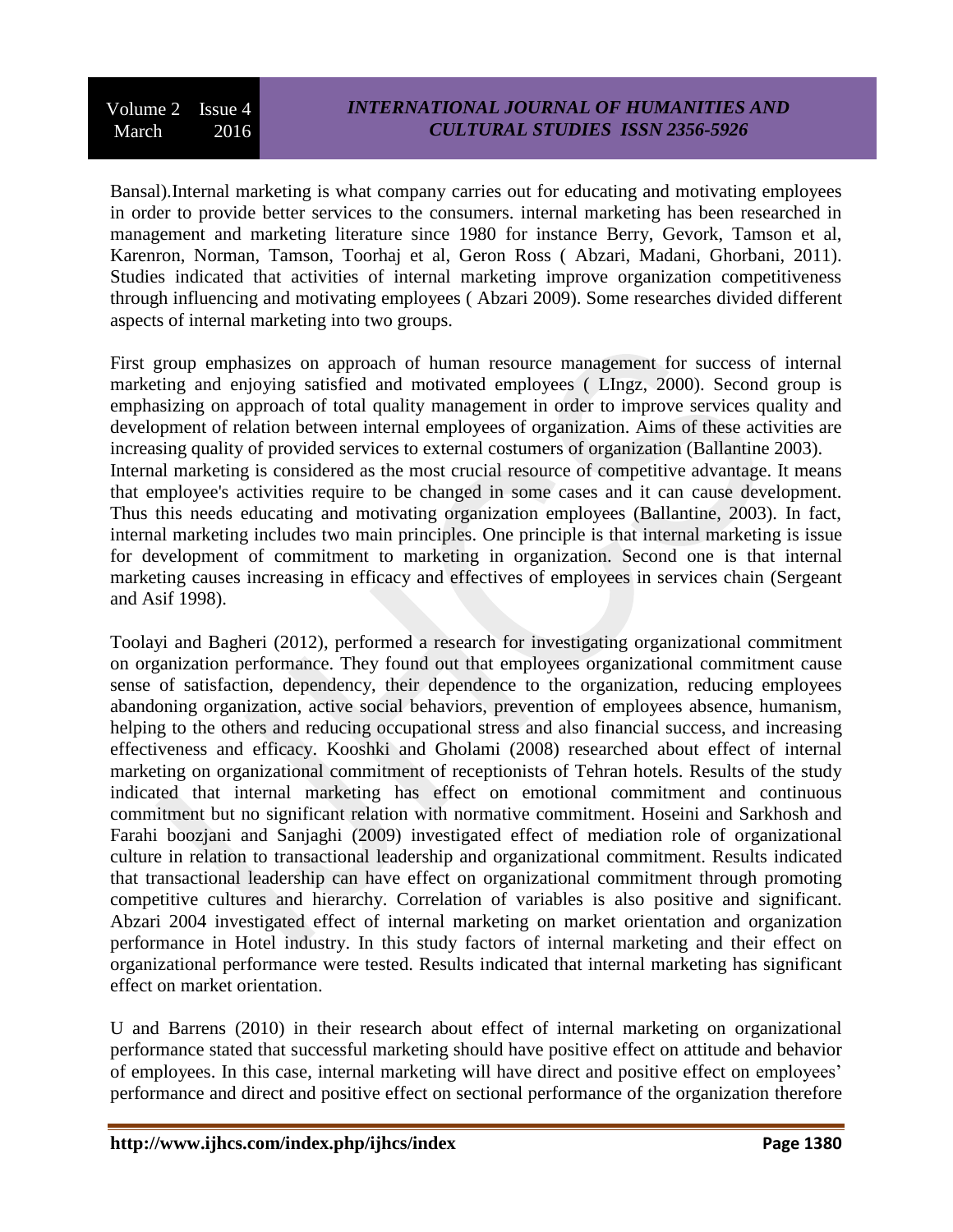## *INTERNATIONAL JOURNAL OF HUMANITIES AND CULTURAL STUDIES ISSN 2356-5926*

because of high performance of employees and improving their sectional performance, total organizational performance improved. Thus internal marketing will have positive effect on total organizational performance. In a research titled relation between organizational commitment and occupational satisfaction, Pop and Holms (2010) indicated that employees who understand the need to variant educations are more committed and satisfied than the other employees. Caruana, A& ,.Calley (1998) studied relation between internal marketing and organizational commitment in financial industry and they concluded that there is significant relation between internal marketing and organizational commitment level especially internal marketing and emotional commitment.

Figure 1) conception model of the research



### **Method of the study**

This study is practical based on its aim which is developing knowledge for applying in specific context (Sarmad, Bazargan and Hejazi 2008). Current paper is categorized as correlation type based on its method. In this study we used questionnaire.

Collecting data is performed by survey and library studying. We first reviewed literature including printed book, electronic references and library books then based on aims and hypothesis of the study, reviewing literature and studied investigations in similar contexts and consulting with informants, we provided questions of the questionnaire and edited it in pilot stage. At the next step we implemented survey via distribution of questionnaire among samples of the study and after collecting data we analyzed them by descriptive and inferential statistic.

In this study we provided questions about demographic information of respondents and in part two we used questions about aims, questions, and hypothesis of the research based on 5point Likert Scale. As this measurement scale in Likert scale is quantitative (strongly agree, agree, neither agree nor disagree, strongly disagree, disagree) so we identified responses by numbers of 1-5. Questionnaires were distributed among bank employees. But questions were changed or renewed according to the research.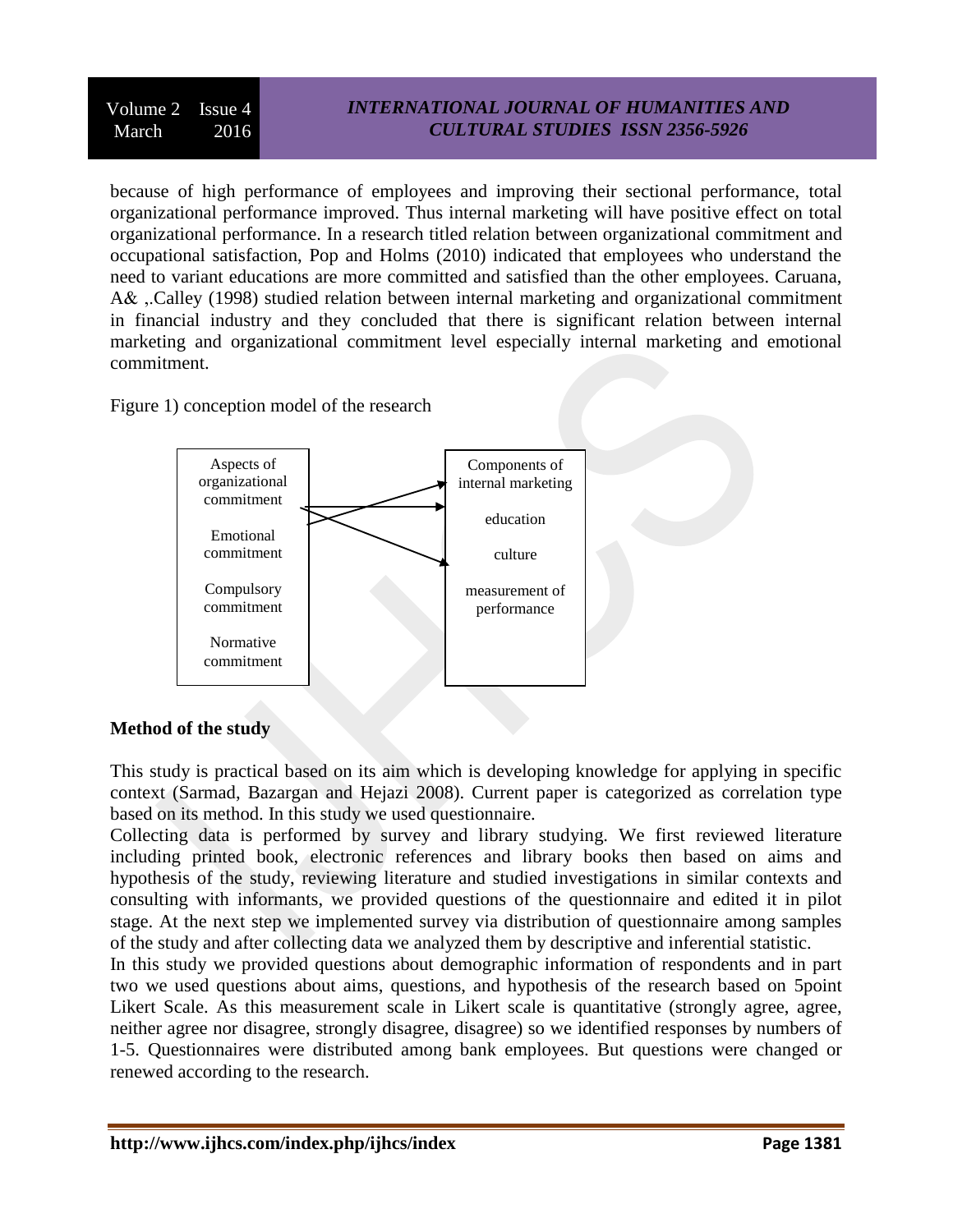#### **Designing statistical test and research hypothesis:**

In this study, in order to describe data and observations we used statistical descriptive method such as frequency distribution, descriptive diagrams, and central and dispersion indexes.

## **Regression**

In multi-aspect regression, relation between one dependent variable and some independent variable is expressed by a mathematical model: in multi-aspect regression, y is dependent variable or response variable which is quantitative and is at least spatial in measurement level and

 $x_k$ <sup>, ...</sup>  $x_2$ <sup>,</sup> are independent or predictor variable which can be continuous variable or discreet variable. Dependent variable is a random one and it has normal distribution. But independent variable can be random or not random.

 $y=\beta_0 + \beta_1 x_1 + \beta_2 x_2 + \cdots + \beta_k x_k$ 

Where  $\beta_i$  is coefficient of model, coefficient of invariable parameters, and the aim of regression is estimating parameters from information of random sample.

#### **Kolmogorov–Smirnov test**

By Kolmogorov–Smirnov test we studied normality of research variables and claims about distribution of data of quantitative variables. One advantage of this test is that each observation is as a principle. In cases that there are a few observations it is also applicable because of certainty and simplicity of the test. If probability value is greater than 0/05% we can approve normality of remainders with 95% confidence.

#### **Validity and reliability of the research**

In order to be confident about validity of questionnaire we used content validity method. In this respect we review number of the questions, the way of expressing questions, chronology of questions and spectrum of response options by experts, professional and informant's opinions of marketing area and strategic management. Finally after some reviews and performing one experimental stage we set the final questionnaire.

Table one: questionnaire structure Concept under study Questions of studied components Internal marketing 2/1 Education 10/9/8/7/6/5/4/3 Culture Performance measurement 15/14/13/12/11 Organizational commitment Emotional commitment 23/22/21/20/19/18/17/16 **Compulsory** commitment 31/30/29/28/27/26/25/24 Normative commitment 39/38/37/36/35/34/33/32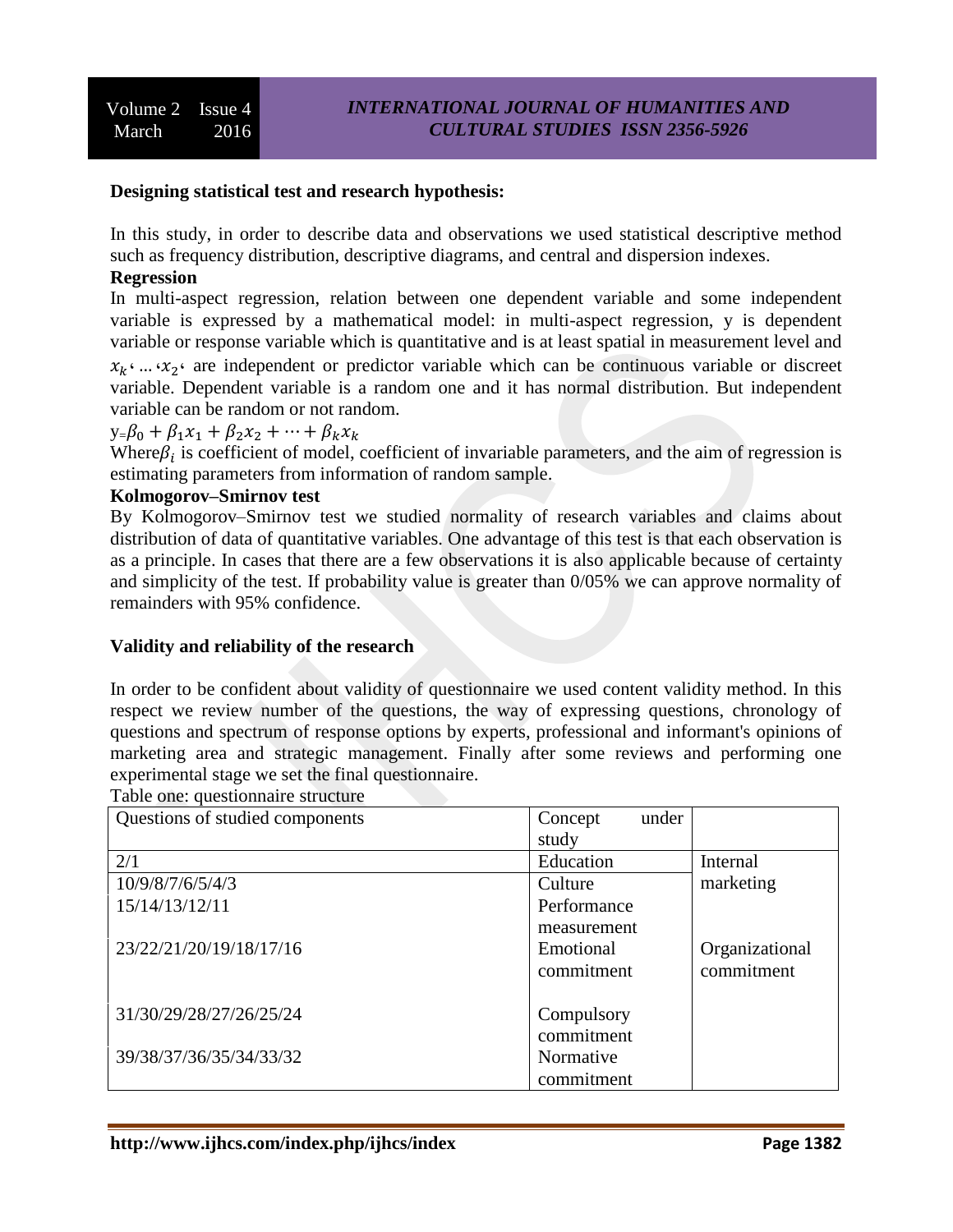Validity is ability of measurement tool for maintaining its stability during the time. Reliability of the test is a scale by which degree of certainty into results of this test is determined.

For measuring reliability of the questioner, we used an index called reliability coefficient which normal measure is between zero (no relations) to one (complete reliability. (Khaki 2004, 245).

One calculation method of reliability is Cronbach's Coefficient. This method is used for calculation of internal coordination of measurement tools such as questionnaires or tests that measures different characteristics. In this study, we distributed 30 questionnaires in order to implement pretest. And we calculated Cronbach's Coefficient value by SPSS software for all questionnaires.

Table 2) validity calculation of all questions

| <b>Cronbach's Coefficient Alpha</b> | The number of parameters |
|-------------------------------------|--------------------------|
| 0/715                               | 30                       |

As the table shows coefficient values is 0/715 which are higher than 0/7 they are approved so questionnaire reliability as well.

### **Research variables:**

Since values and changes of variables are dependent to other values and changes of other variables, they are called dependent variable (Ezati, 152, 2010). In this study, organizational commitment is dependent variable.

Organizational commitment in this study includes three basic principles of emotional commitment, compulsory commitment and normative commitment.

Independent variable is characteristic of physical or social environment which accept values by the investigator after selecting, interfering and manipulating in order to observe its effect on dependent variable (Sarmad, Bazargan, Hejazi, 2011). In this study, internal marketing variable is independent variable.

## **Statistic population and method of sampling**

Statistical population includes all employees of private banks of ( S and B) from Zahedan.

In this study we used two stage cluster sampling method. Since subject of the study between private banks of (S and B) in different town in not different each town of the province can be regarded as one cluster. The reason that we assume all towns as a cluster is that these banks were randomly spreader.

## **Determining sample of study**

In this study we used following formula for determining sample of study.

$$
n = \frac{Nz^2pq}{Nd^2 + z^2pq}
$$

 $z_{\alpha}^2$  is critical number of normal distribution with error level of . az we assume confidence  $\overline{\mathbf{c}}$ coefficient. So: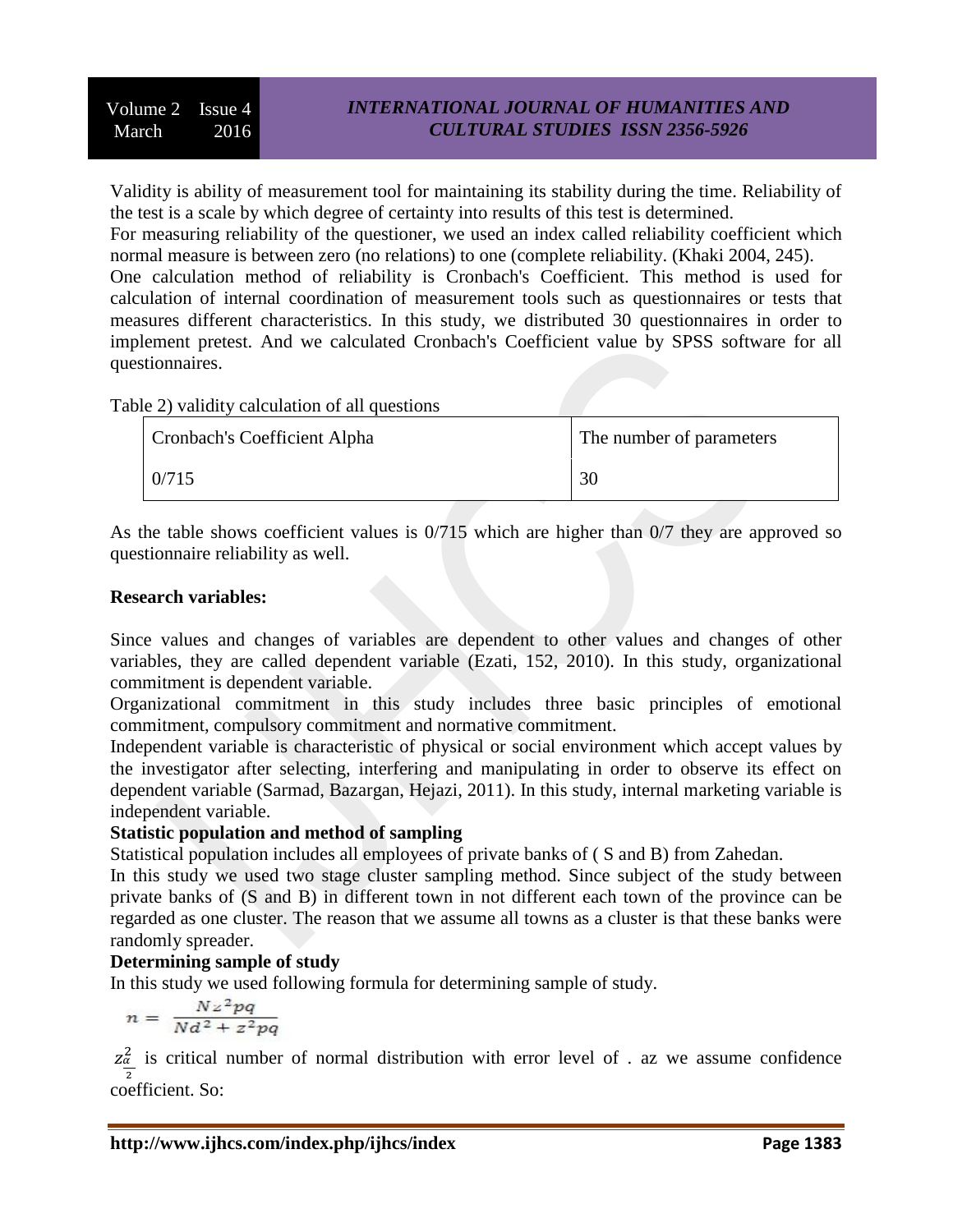$Z_{\frac{\alpha}{2}} = Z_0/025=1/96$   $\frac{\alpha}{2}$  $\frac{a}{2}$  =

P is ratio of people who stated their opinion for approving hypothesis and due to lack of information we assume them equals to 0/05.

D= is estimated accuracy or the maximum relative error which is 0/05 in this study. So:<br> $n = \frac{400(1.96)^2(0.5)(1 - 0.5)}{400(0.05^2) + (1.96)^2(0.5)(1 - 0.5)}$ 

Therefore sample of study is at least 196 person but we assumed them 200.

## **Descriptive results of the study:**

- 1- Based on gender, questionnaire respondents are 51/5% male and 48/5% female from total employees.
- 2- Based on occupational position, questionnaire respondents 2/5% (5person) are top managers, 16/5% (33 people) are unit manager, 31/5% (63 person) are bank experts and 49/5% (99person) are booth operator.
- 3- Based on educational level questionnaire respondents are 7% (14 person) with diploma, 27% (54 person) with curriculum degree, 63% (126 person) with bachelor degree and 3 % (6person) were with MA degree.

 $\mathbf{I}$ 

## **Results of statistical hypothesis Main hypothesis**

Main hypothesis is that internal marketing has significant effect on organizational commitment of private bank employees. We used multiple regression for testing this hypothesis in which dependent variable of organizational commitment components includes emotional commitment, compulsory commitment, normative commitment and independent variables of internal marketing components are education, culture and performance measurement. Regression fitted regression is as follow:

Organizational commitment =  $0/368+55/211$  (internal marketing)

This equation shows that if one unit added to internal marketing rate, by assuming that all components are invariable it is possible that 0/368organizational commitment of employees will be increased. Obtained results from regression test indicated that multiple correlation coefficient is 0/327 which states correlation between dependent variable and independent variable and coefficient of model determining is 0/107 thus 0/107 is stated as dispersion in organizational commitment by internal marketing components. In this model p-value of this test is very low. So zero line based on no significance of this model in error level of 0/01 is rejected. Consequently this model is significant and accordingly internal marketing has significantly effect on organizational commitment .By assuming normal distribution of standard remainder of Kolmogorov–Smirnov test equals to 0/074 significance level of the test is more than 0/05. So we can conclude that data are normal.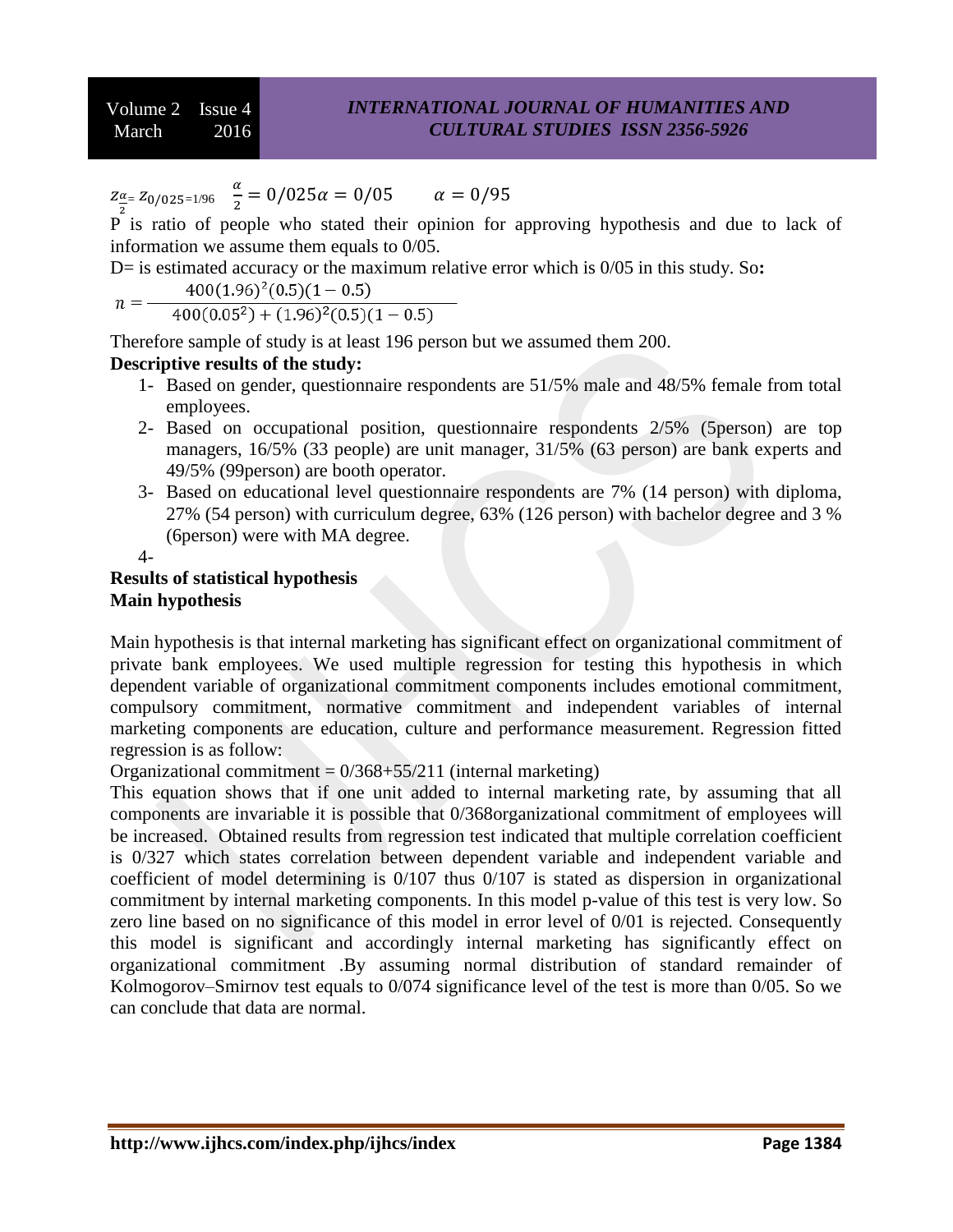### **First, second and third secondary hypothesis**

First, second and third secondary hypothesis is that internal marketing aspects (education, culture and performance measurement) have significant effect on emotional commitment of private bank employees. For testing these hypotheses we use multi aspect regression in which dependent regression is emotional commitment and independent variable of internal marketing components includes education, culture, and measurement of performance. Fitted regression model is as follow:

Emotional commitment= 0/42-18/81 (education)+ 0/24 (culture)+ 0/21 ( performance measurement)

This equation shows that if one unit added to culture rate, by assuming that all components are invariable it is possible that 0/24 emotional commitment of employees will be increased. Obtained results from regression test indicated that multi aspect correlation coefficient is 0/406 which states correlation between dependent variable and independent variable and coefficient of model determining is 0/164 thus 0/164 is stated as dispersion in emotional commitment by internal marketing components. In this model p-value of this test is very low. So zero line based on no significance of this model in error level of 0/01 is rejected. Consequently this model is significant and accordingly internal marketing has significantly effect on emotional commitment. By assuming normality of distribution of standard remainder of Kolmogorov–Smirnov test equals to 0/93 which significant level of the test is more than 0/05. So we can conclude that data are normal.

### **Fourth, fifth and sixth secondary hypothesis**

Fourth, fifth and sixth secondary hypothesis are that internal marketing aspects (education, culture and performance measurement) have significant effect on compulsory commitment of private bank employees. For testing these hypothesis we use multi aspect regression in which dependent regression is compulsory commitment and independent variable of internal marketing components include education, culture, and measurement of performance. Fitted regression model is as follow:

Compulsory commitment=  $16/901-0/481$  (education) +  $0/188$  ( culture) +0/334( performance measurement

This equation shows that if one unit added to performance measurement, by assuming that all components are invariable it is possible that 0/334 compulsory commitment of employees will be increased. Obtained results from regression test indicated that multi aspect correlation coefficient is 0/319 which states correlation between dependent variable and independent variable and coefficient of model determining is 0/102 thus 0/102 is stated as dispersion in compulsory commitment by internal marketing components. In this model p-value of this test is very low. So zero line based on no significance of this model in error level of 0/01 is rejected. Consequently this model is significant and accordingly internal marketing has significantly effect on compulsory commitment. By assuming normality of distribution of standard remainder of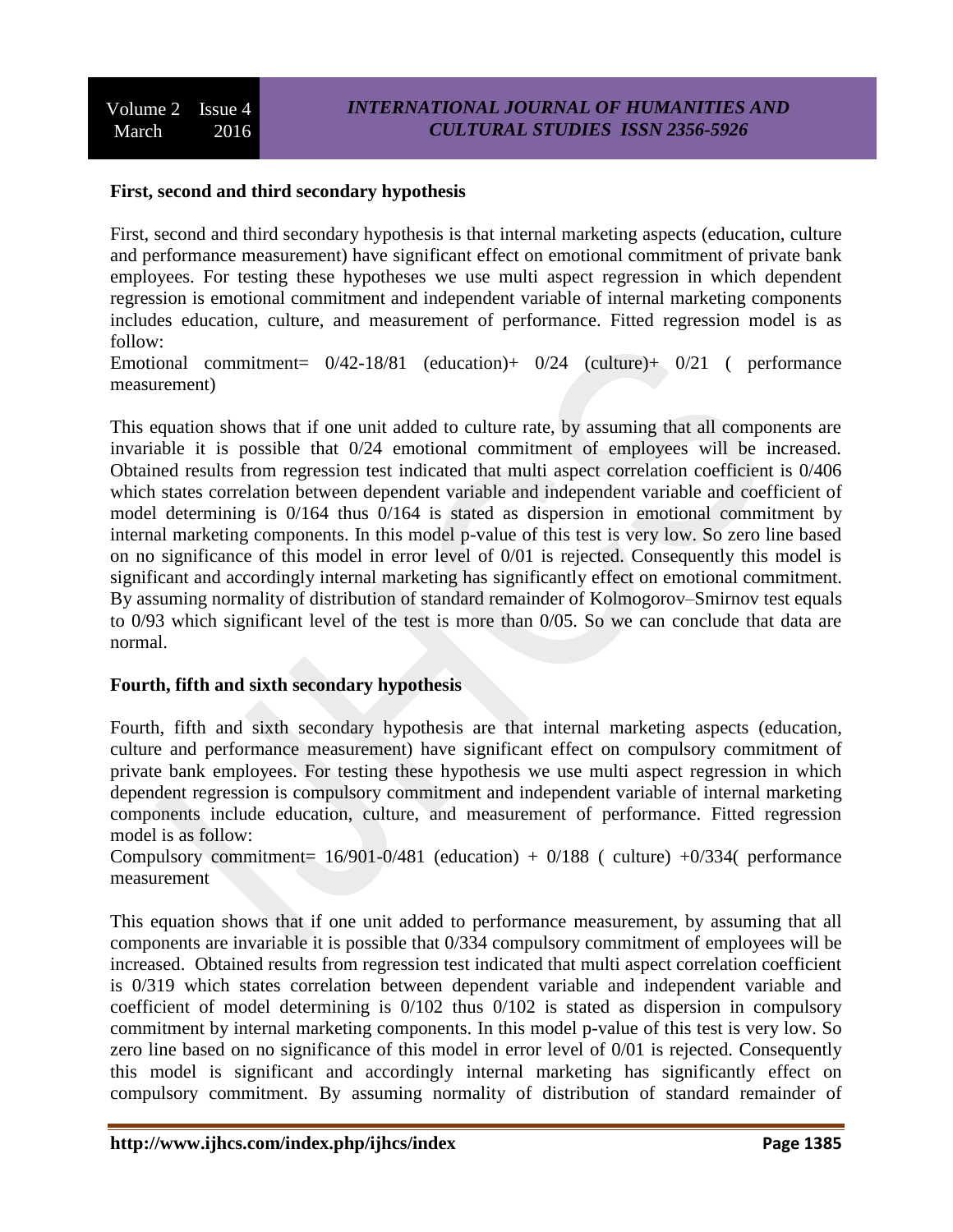Kolmogorov–Smirnov test equals to 0/110 which significant level of the test is more than 0/05. So we can conclude that data are normal.

## **Seventh, eighth, and ninth secondary hypothesis**

Seventh, eighth, and ninth secondary hypothesis are that internal marketing aspects (education, culture and performance measurement) have significant effect on normative commitment of private bank employees. For testing these hypothesis we use multi aspect regression in which dependent regression is normative commitment and independent variable of internal marketing components include education, culture, and measurement of performance. Fitted regression model is as follow:

Normative commitment=  $18/107 - 0/332$  (education) +  $0/373$ (culture) +0/ 26 performance measurement

This equation shows that if one unit added to performance measurement, by assuming that all components are invariable it is possible that 0/33 normative commitment of employees will be increased. Obtained results from regression test indicated that multi aspect correlation coefficient is 0/130 which states correlation between dependent variable and independent variable and coefficient of model determining is 0/102 thus 0/130 is stated as dispersion in normative commitment by internal marketing components. In this model p-value of this test is very low. So zero line based on no significance of this model in error level of 0/01 is rejected. Consequently this model is significant and accordingly internal marketing has significantly effect on normative commitment. By assuming normality of distribution of standard remainder of Kolmogorov– Smirnov test equals to  $0/124$  which significant level of the test is more than  $0/05$ . So we can conclude that data are normal.

### **Comparing results of the study with other researches**

Abzari et al (2009) performed a research for investigating effect of internal marketing on market oriented and organizational performance in Hotel industry. In this study internal marketing component and their effect on organizational performance was tested. Results indicated that internal marketing has significant effect on market oriented. In context of market orientation relation with organizational performance it was illustrated that both aspects of market orientation have effect on organizational performance so that with more market orientation, organizational performance will be increased. Hosseini and Rahmani (2001) researched about effect on internal marketing on organizational performance in travel services companies of Tehran. This research illustrated that internal marketing has direct, positive and significant effect on performance. Triblet (2004) studied relation between internal and external motivation with organizational commitment and found out that internal motivation of employees has more effective on organizational commitment than external motivation. In addition it was not observed significant relation between selected components of statistic provision (age, employment condition, salary, education level) with organizational commitment and also there was no significant relation between internal and external motivation of Switzerland employees and offering products for selling.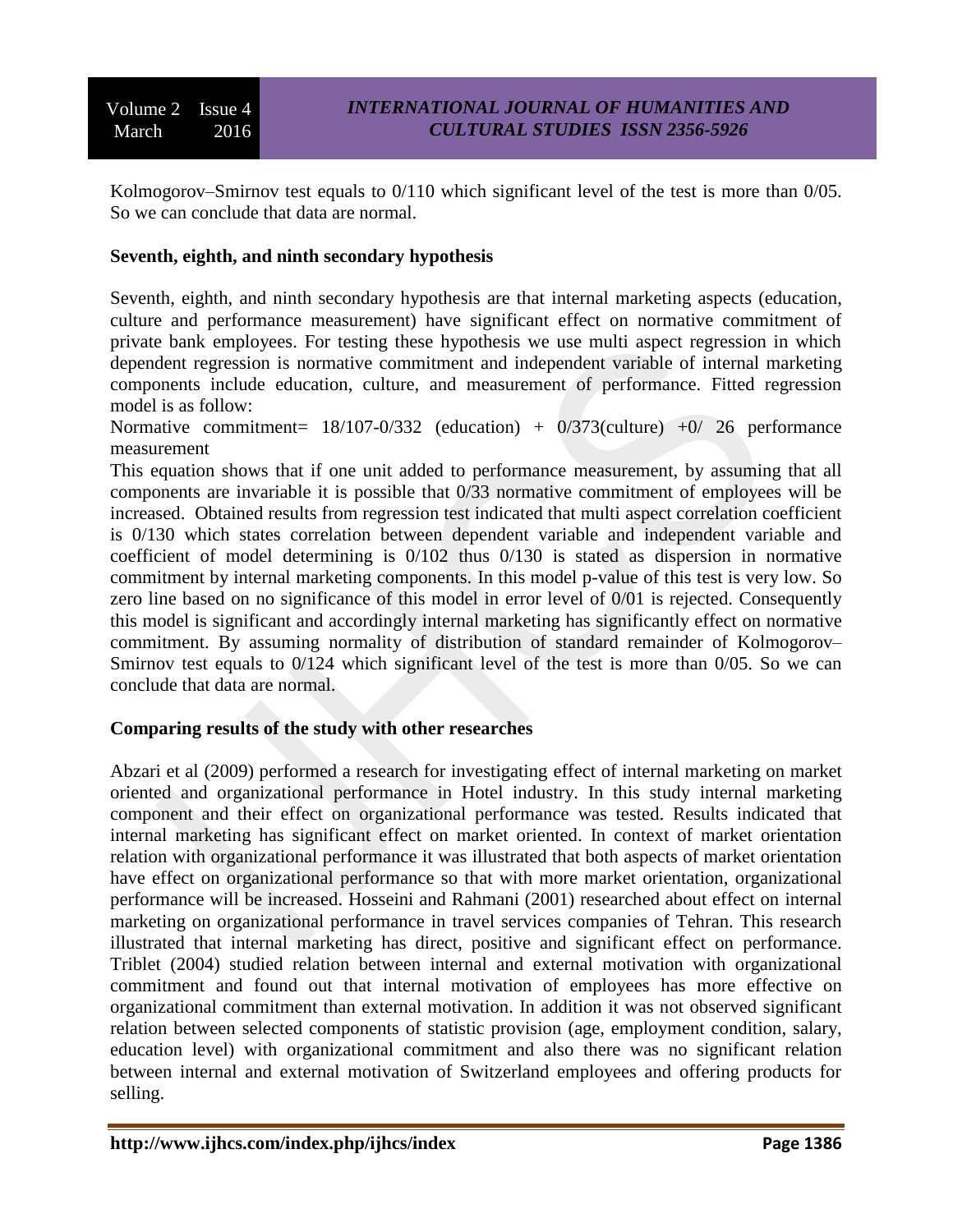#### **Conclusion**

Today internal marketing and its effect on organizational commitment in private banks are not considerably studied. However in our study importance of the subject of private banks has been cleared. Results of this study shows that internal marketing implementation by human resource management has significant effect on employees and internal customers and in attracting and maintaining them to organization in private bank. In addition employees can provide favorable services to external customers if they are regarded as internal customers.

#### **Applicable recommendations**

- In order to increase emotional commitment: determining organization aims and providing effective and watchful with employees.
- In normative commitment, individuals are loyal to the organization based on their sense of responsibility and behavioral commitment thus managers are recommended to attract employees by investment on occupational education courses, providing facilities for personnel, celebrating for them and their families in eves.
- In order to increase compulsory commitment it is recommended that personnel must be attracted to the organization in order to stay and be care about loyalty and not look for excuses for transferring their job.
- Surveys of employees and managers in relation to the extent of internal and external costumers' satisfaction about their performance and providing data bank in this context
- Study of employees and managers' problems and in context of internal marketing and making appropriate decisions in order to control them
- Developing commitment among employees and developing relation between employees in different parts of organization

#### **Recommendations for future researches**

- It is recommended that Model test must be studied in government banks in addition to private banks. And its results must be compared to this study.
- It is also recommended that this model must be tested in other organizations not just private banks
- Effect of different types of organizational commitments on components of organizations efficiency
- Effect of demographic elements of employees on commitment and internal marketing of organization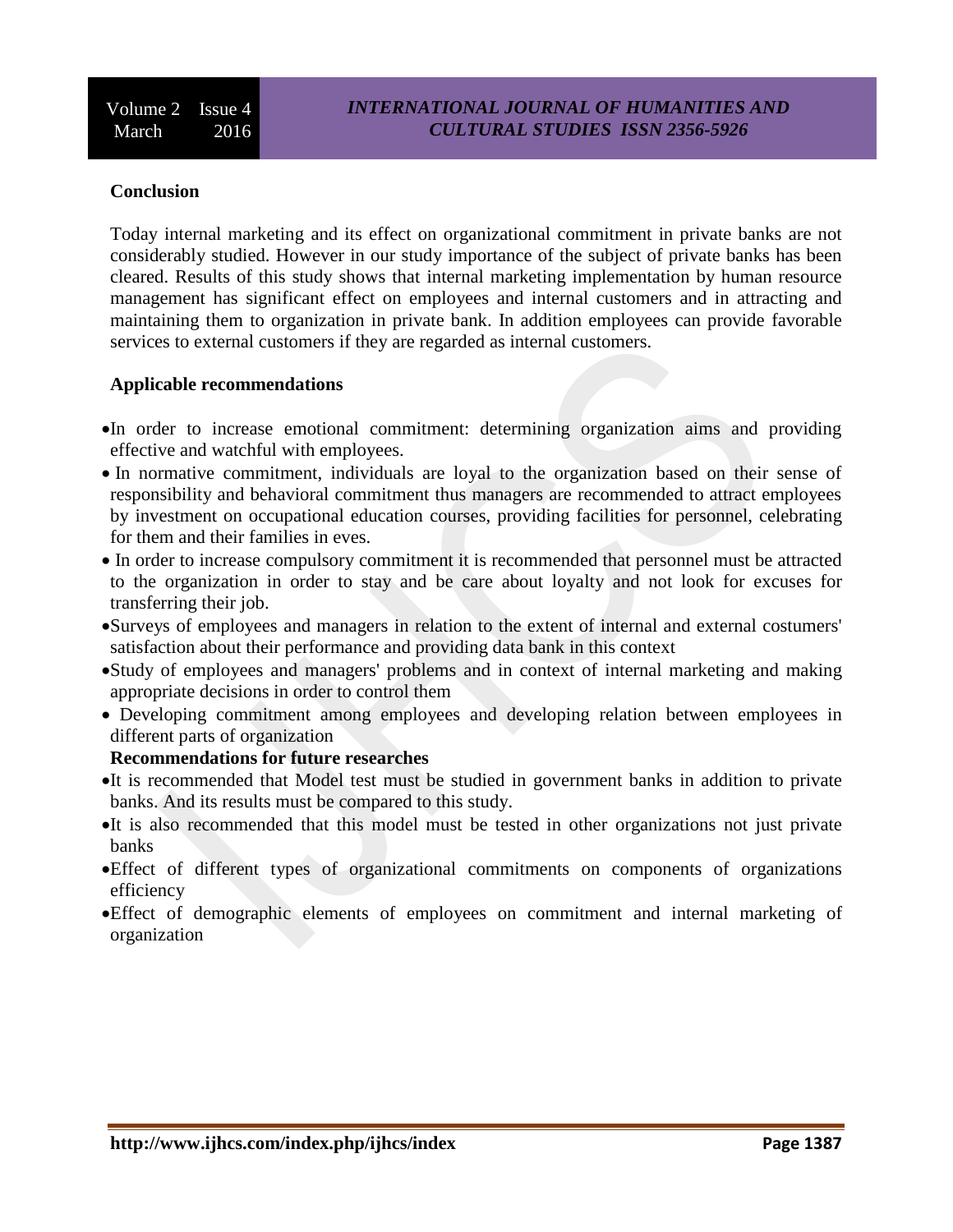#### **References**:

Abzari, Mahdi and Ranjbarian, Bahram and Fathi, Saiid and Ghorbani, Hassan ( 2009).im effect on market orientation and organisational performance in Hotel industry. *Quarterly journal of management view*, No 31, pages 41-41

Abzri, M, Ghorbani, H, & Madani, F. (2011). *The Effect of Internal Marketing on Organization Commitment from market- Orientation view point in Hotel Industry in Iran International Journal of Marketing Studies.* 3(1) 147-155.(in Persian).

Alvani, Seyd Mahdi and dadeh beige, Saideh (2007). Effect of educating emotional intelligence on service quality of Melat Bank branches, *quarterly published journal of Iran management*, No 7, pp: 127-144

Ahmed, P. Rafiq, M,. and Saad, N. (2003). Internal Marketing and theMediatingRole of Organization Competencies*. European Journal of Marketing* ,124-1221,(9)37.(in Persian).

Ashrafi, Bozorg ( 2005). Investigating effective elements on organizational commitment of employees in east Alborz Coalmines company, MA thesis in management, Tehran, Tarbiat Modarres University

Atilkhani, Marzieh and Amirkhani, Amirhossein (2009). Investigating the relation between organisational commitment and cooperation in decision making of employed in general office of environmental protection of Hamedan province. MA students of change management of Payam noor university of Tehran, teacher assistant of Tehran Payamnoor University.

Bansel, H& ,.Morris, B. (2001). The Impact of Internal Marketing Activity on External Marketing out Comes. Journal of Quality management, 6(12), 61-67

Bateman, T . S& .Organ, D. W. (1983). Job satisfaction and the good solder: the relationship between affect and employee citizenship. Academy of Management Journal, 26,587-595.

Becker, H.S.(1960). Notes on the concept of commitment. *American Journal of Sociology*. 6640- 320.

Bose, K&Bansel, H( 2002).*Regain management: issues and strategies , J . Sheth, J, Parvatiar, A Shainesh, G (eds), Customer Relationship Management*: Emerging Concepts, Tools, and Applications , McGraw Hill, New Delhi, pp.63-70

Caruana, A& ,.Calleya, P. (1998). *The effect of internal marketing on organizational commitment among retail bank managers. International Journal of Bank Marketing*,16(3), 108-116.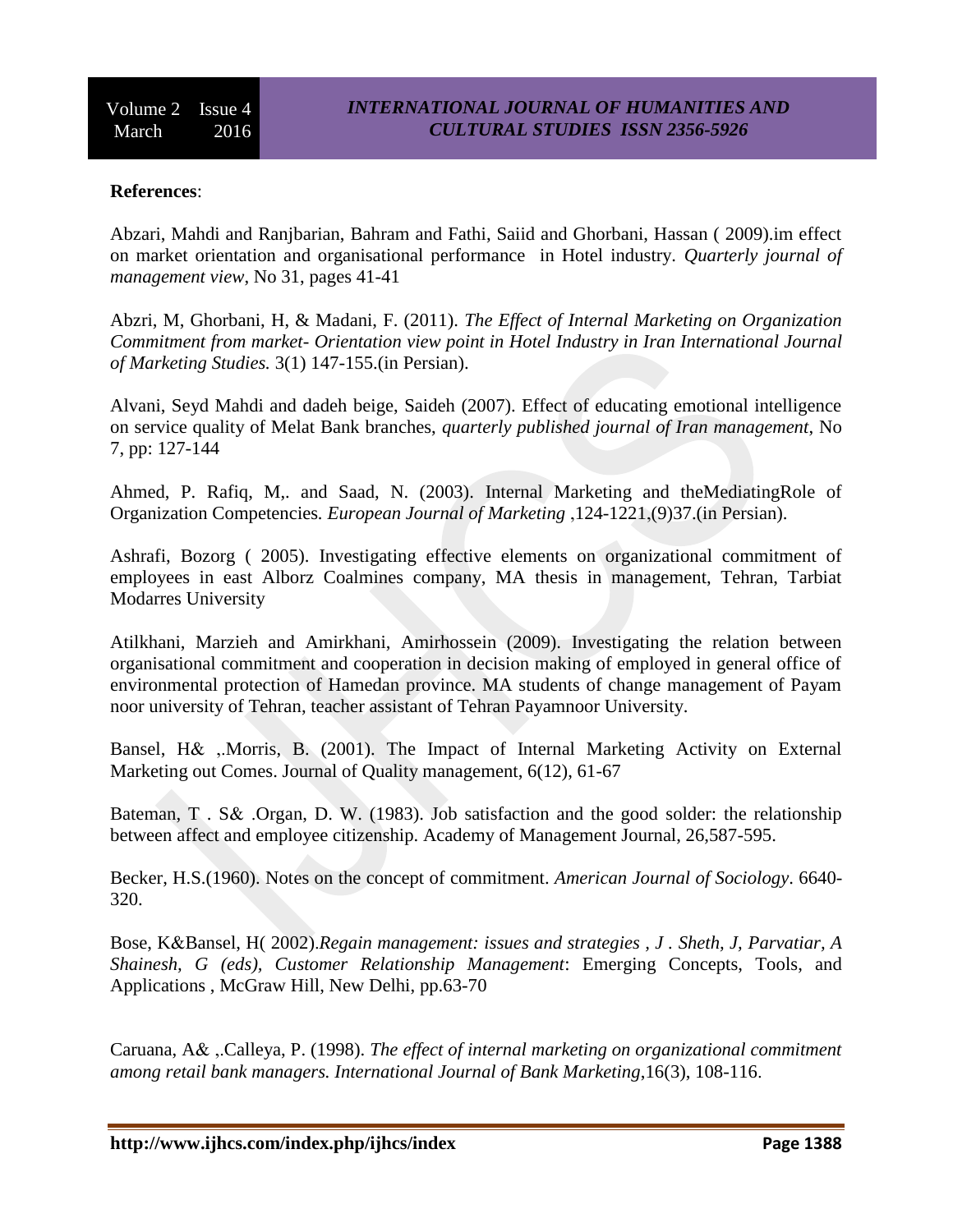Cooper, J& ,.Cronin, J. (2011). *Internal Marketing: Competitive Trategy for the Long-Term Care Industry. Journal of Business Research*, 8(6), 177-181.

Done, S. (2006). Resource Library*. Internal Marketing*, ww.marketingpower.com/resourcelibrary/marketingNews/pages/2006/40/1/mn011506 schultz.aspx.

Doosti, Nahid and Lalian poor, Nooshin and Mohammad Zadeh, Azadeh, 2010, concept of empowerment and organisational commitment of employees, quarterly of insurance innovation, No 163, pages 24-39

Dukakis, JP&Kitchen, PJ (2004), *Internal marketing in uk bank: conceptual legitimacy or window dressing? , the International Journal of Bank Marketing,* vol.22,no. 6,pp. 421-52.

Farzad, A., Nahavandi, N& ,.Caruana, A. (2008*). The effect of internal marketing on organizational commitment in Iranian banks* .*American journal of applied sciences*,5(11), 1480- 1486.(in Persian).

Gounaris, S. (2010). *Internal-Market Orientation A misconceived Aspect of Marketing theory .European Journal of Marketing*, 44(2), 160-169.

Hafez-Nia, Mohammad-Reza (2000). Introduction of research methodology in human science. Tehran, Samt publication

Hosseini Sarkhosh, Seyd Mehdi and Farahi Boozjani, Borzoo and Sanjaghi Mohammad Ebrahim (2009). Effect of mediating role of organizational culture on relation between transactional leadership and organisational commitment . quarterly of management of Imam Hossein university, No 1, pages 87-105

Hossein-Gholi Pour, Tahmors and Ansari, Manoochehr and Elahi Gol, Akaram (2012). Study effect of internal marketing on market orientation by emphasizing on mediation role of organizational citizenship bahaviours. *Commercial Management Research Journal*. No 11, pages 39-54

Khaki, Gholamreza (1999), methodology by thesis writing style, first edition, Ministry of culture and high education, Derayat publication Center

Kooshki, Mohsen and Gholami, Fereshteh (2008). Effect of internal marketing on organizational commitment of receptionists of Tehran hotels. MA student, International commercial management, Allameh Tabataba'I University.